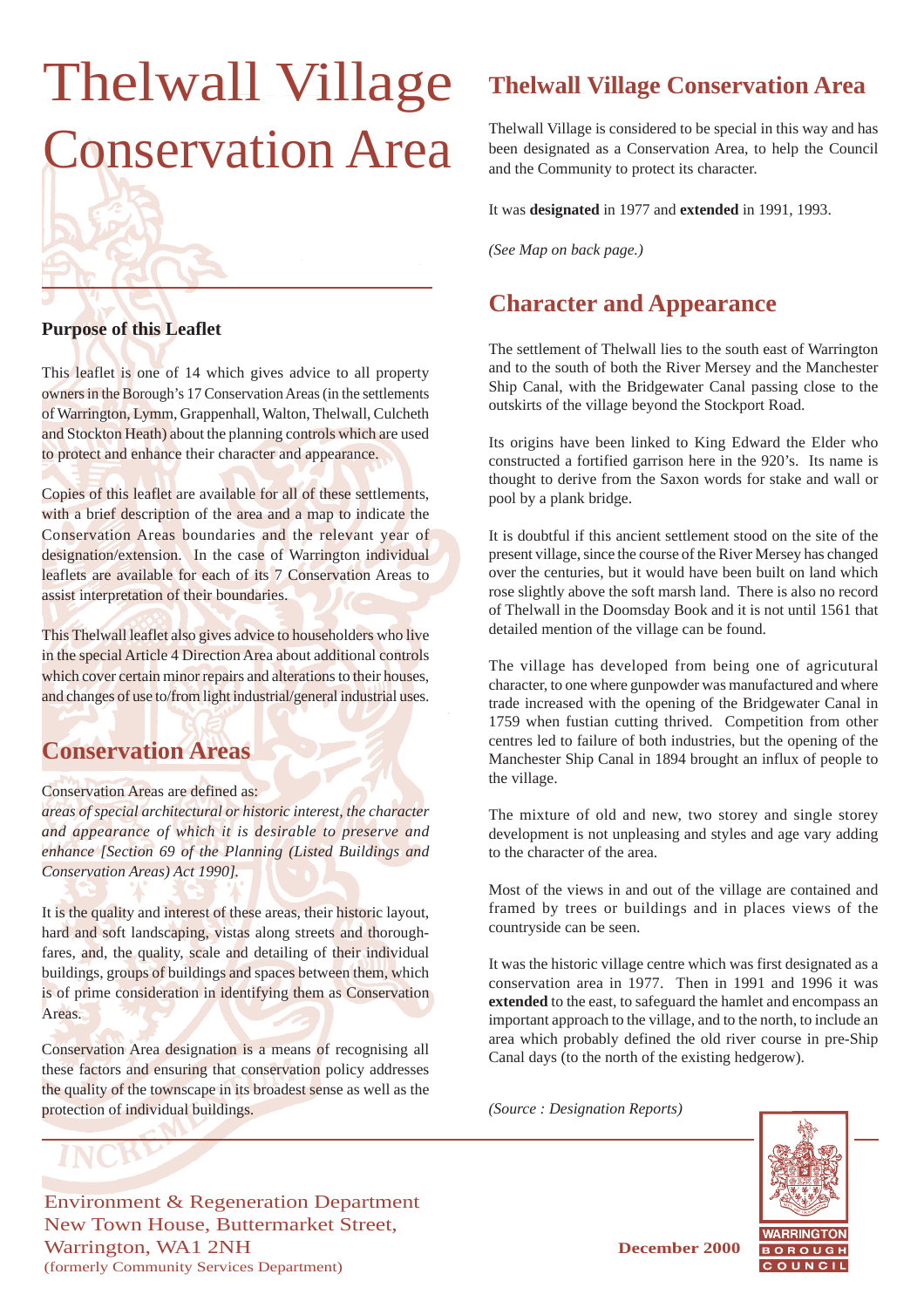# **Controls Over Development**

Now it is designated as a Conservation Area the Council has the following additional planning powers to control certain types of development.

**New Development.** In considering planning applications for new commercial and residential development, which requires planning consent within Conservation Areas, the Council should pay **special attention** to carefully considering the appropriateness of the proposal and details such as materials, colour, height, proportion, design and siting, to seek to preserve and enhance the character and appearance of the area.

Applications for new development in Conservation Areas therefore normally need to be submitted as '**Full Applications**' to enable detailed assessment of proposals, i.e. with full plans, elevations and written details. Often drawings showing the relationship between the proposed development and its surroundings will also be required.

In addition development proposals which are outside a Conservation Area but which would affect its setting, or views into or out of the area, will also be carefully considered in the light of this contextual relationship.

**Commercial Uses.** Planning permission is required for any material alteration to the exterior of such buildings and within conservation areas particular emphasis is placed upon the need to ensure that the effect upon the fabric and appearance of the building is minimised.

**Alterations to Existing Houses.** Normally within certain limits relating to volume, height and proximity to boundaries, it is possible to extend or alter residential properties, other than flats, without planning permission. These rights are known as permitted development rights.

Within Conservation Areas however development rights are more limited and certain development that would normally be permitted development require planning permission. Thus the following types of development, normally classed as permitted development, require planning permission within Conservation Areas, so that the impact of the proposed changes can be properly assessed:-

- Enlargement, improvement or alteration of a dwelling which would **increase the original cubic content** by more than 50 cubic metres or 10%, whichever is the greater, or any development which is over 115 cubic metres.
- Building, altering or improving an **outbuilding** over 10 cubic metres.
- The **cladding** of any part of the exterior with stone, artificial stone, timber, plastic or tiles.
- Any alteration to the **roof** resulting in a material alteration to its shape.
- ❚ Certain **satellite** and **telecommunications antenna** and **services,** as detailed below under telecommunications.

**Demolition.** Within a Conservation Area certain types of demolition come under planning controls as a result of designation, and require a special type of consent known as **Conservation Area Consent,** which also involves the submission of details of the replacement building or proposed treatment of the cleared site after demolition.

This gives the Council the opportunity to assess both the loss of the building and its contribution to the Conservation Area, as well as the impact of any new building or site treatment after demolition.

The following types of demolition will require Conservation Area Consent :-

- ❚ The **total** or **substatial** destruction of a building including façade retention schemes (depending on their extent).
- The demolition of **part of a building** if the cubic area to be demolished is 115 cubic metres or more.
- The demolition of a **gate, wall, fence, or other means of enclosure** over 1 metre high fronting a highway, water way or open space (or a wall over 2 metres elsewhere).

**Telecommunications.** The following also need planning permission within a Conservation Area:

- **I** Installation of a **satellite antenna** on any building or structure, or within its curtilage, of more than 90cm in any dimension.
- An **antenna** over 15 metres high.
- **I** Installation of a **satellite antenna** exceeding the highest part of the roof, or located on a chimney, or on a wall or roofslope fronting a highway or footway.
- **■** Installation of a **satellite antenna** where there is already a dish on the building or structure.
- **Radio housing** over 2 cubic metres in volume.
- ❚ Overground **telecommunications lines and cables**.

**Advertisements and Signs.** Many signs, whether inside or outside a Conservation Area, need Advertisement Consent, but within a Conservation Area **careful consideration** will particularly be given to sympathetic lighting and design.

In addition Conservation Area designation also extends controls to cover the following: a tethered balloon, illuminated signs on business premises, flags, and, hoardings surrounding building sites, as well as advertisements without deemed consent.

**Trees.** Anyone wishing to fell, top, lop or uproot a tree in a Conservation Area must give six weeks notice to the Council of their intention to carry out such works.

*(Source : Town & Country Planning (General Permitted Development) Order 1995, as amended)*

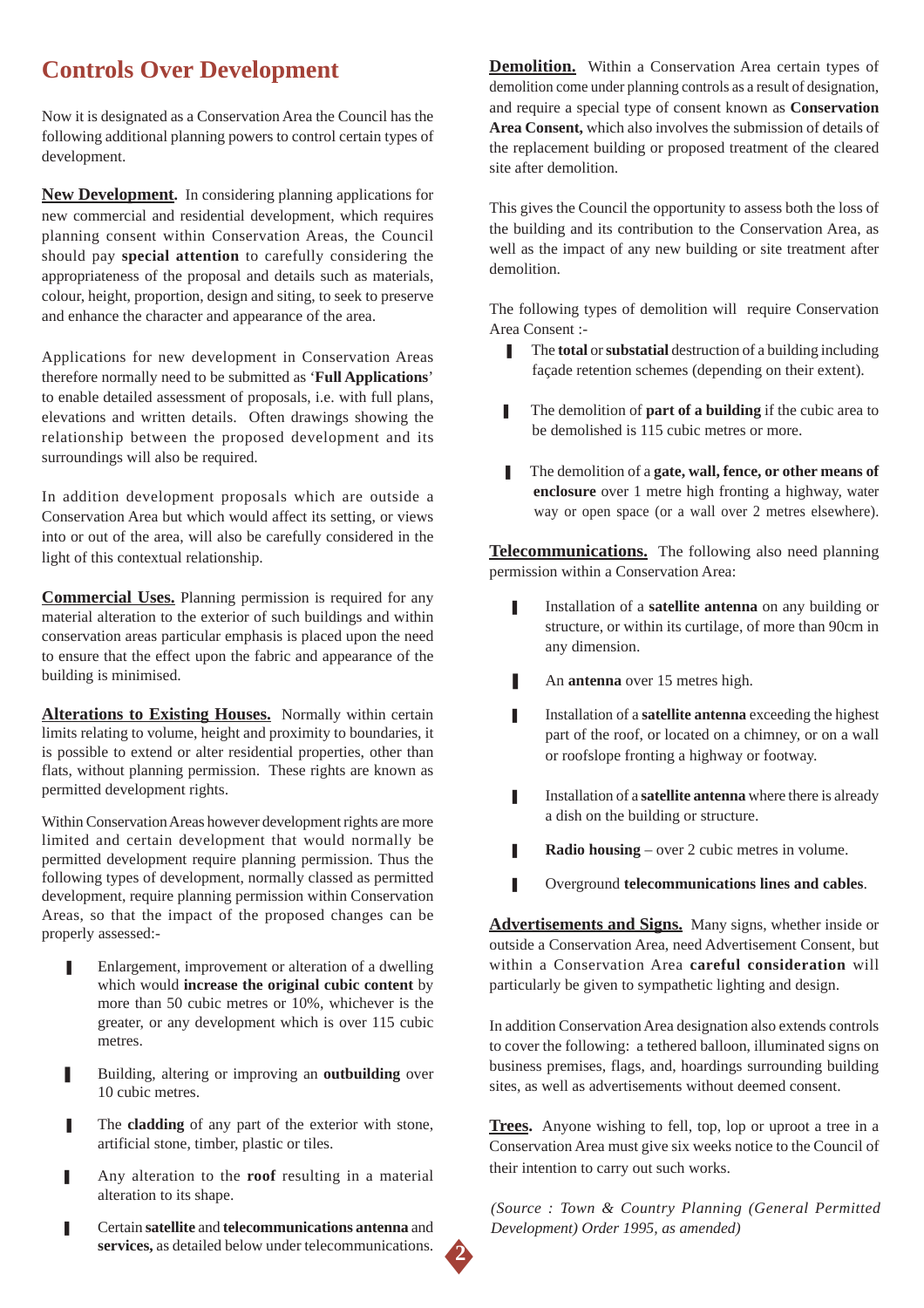**Article 4 Direction.** In 1985 an Article 4 Direction was made and confirmed by the DOE & Transport (with modifications). This gives additional planning powers to control development and so **planning permission is now also required** for :

- $\bullet$  the enlargement, improvement or other alteration of a dwelling;
- the erection or construction of gates, fences, walls or other means of enclosure.
- the erection or construction of a porch outside any external door of a dwelling-house.
- the erection, construction or placing and the maintenance, improvement or other alteration within the curtilage of a dwelling-house, of any building or enclosure.
- the construction within the curtilage of a dwelling-house of a hardstanding for vehicles.
- the erection or construction of gates, fences, walls or other means of enclosure.
- the formation, laying out and construction of a means of access to a highway.

This applies to all dwelling houses within the land shown edged with a thick dotted line on the map on the back page.

It also means that **planning permission is required** for :

● a change of use to light industry from general industry. This applies to the Old Smithy, Thelwall New Road; Farm Buildings, Ferry Lane, Thelwall.

It also means that **planning permission is required** for :

● a change of use from light industrial or from general industrial building use.

This applies to the Builders Yard to the rear of the Post Office, Thelwall New Road, Thelwall.

*(Source : DOET letter dated 11.4.85)*

**Listed Buildings.** Consent known as Listed Building Consent is needed for alteration, extension or demolition of a Listed Building whether it is inside or outside a Conservation Area.

Furthermore most works to a Listed Building to alter, improve or enlarge it internally or externally, require Listed Building Consent, as do any works within or to its curtilage.

The guidance in this leaflet does not apply to Listed Buildings and therefore you should seek advice if you want to alter such buildings in any way. A leaflet on the subject of consent and works to Listed Buildings will be produced later in the year 2001.

### **Which Properties and Areas are Affected**

The map on the back page indicates the properties and areas in your settlement which are included within the Conservation Area. These boundaries have been drawn to include all those buildings and areas which contribute to the historic and architectural character of the area.

The thick black dotted line denotes the Article 4 Area.

### **How Does the Council Reach its Decision On Applications?**

Within Conservation Areas the Council advertises planning applications which it considers will affect the character and appearance of the Conservation Area. This gives interested parties an opportunity to comment on the proposals and ensures greater community involvement in potential changes.

In deciding whether to grant permission in Conservation Areas, the Council will consider each case against its policies, as set out in the consolidated version of the unadopted Borough Local Plan and as set out in Central Government guidance on conservation. However it will also take account of the circumstances of the building concerned, such as whether it has been altered in the past and whether it is in a particularly sensitive part of the Conservation Area.

Some applications are reported to the Development Control Committee for a decision, but most follow the delegated route, and this is explained in a leaflet entitled **'What Happens To Your Planning Application'** available at reception on the 2nd floor of New Town House.

### **How to Apply for Permission or Consent**

Prior to submitting an application property owners in Conservation Areas wishing to carry out alterations to their property are encouraged to discuss their proposals with a Development Control Officer, who may request preliminary details and confer with the Conservation Officer so as to advise on the appropriateness of the proposed works and their design, materials and finishes.

Copies of application forms and details of fees can then be obtained from the Development Control Section at the address given below, and then submitted together with the necessary location plan and elevational and block plans required.

The Council aims to decide more than 80% of all applications in 8 weeks and during that time several processes take place, as shown in the diagram in the leaflet noted above.

This conservation area leaflet should not be relied upon for a full determination of whether consent is required, and you should write, sending details of the proposed works, so that a definitive answer can be given, to :

> **Development Control Section, Planning Division, Environment & Regeneration Department, Warrington Borough Council New Town House, Buttermarket Street Warrington WA1 2NH**.

### **Appraisals**

Since becoming a Unitary Authority Warrington Borough Council has resolved to carry out a programme of Conservation Area reappraisals, over the next 5 years.

These will re-evaluate the importance of each area and enable a reassessment of their special qualities. They will also help to determine if they should be modified or if policies and practices need to be revised.

Property owners and Parish Councils will be consulted and notified at the time of such appraisals, in due course.

*The information contained in this leaflet is correct at the date shown at the foot of the first page.*



*The map is provided solely to indicate the boundary of the Conservation Areas at the date of designation and does not therefore reflect subsequent development and property boundary changes.*